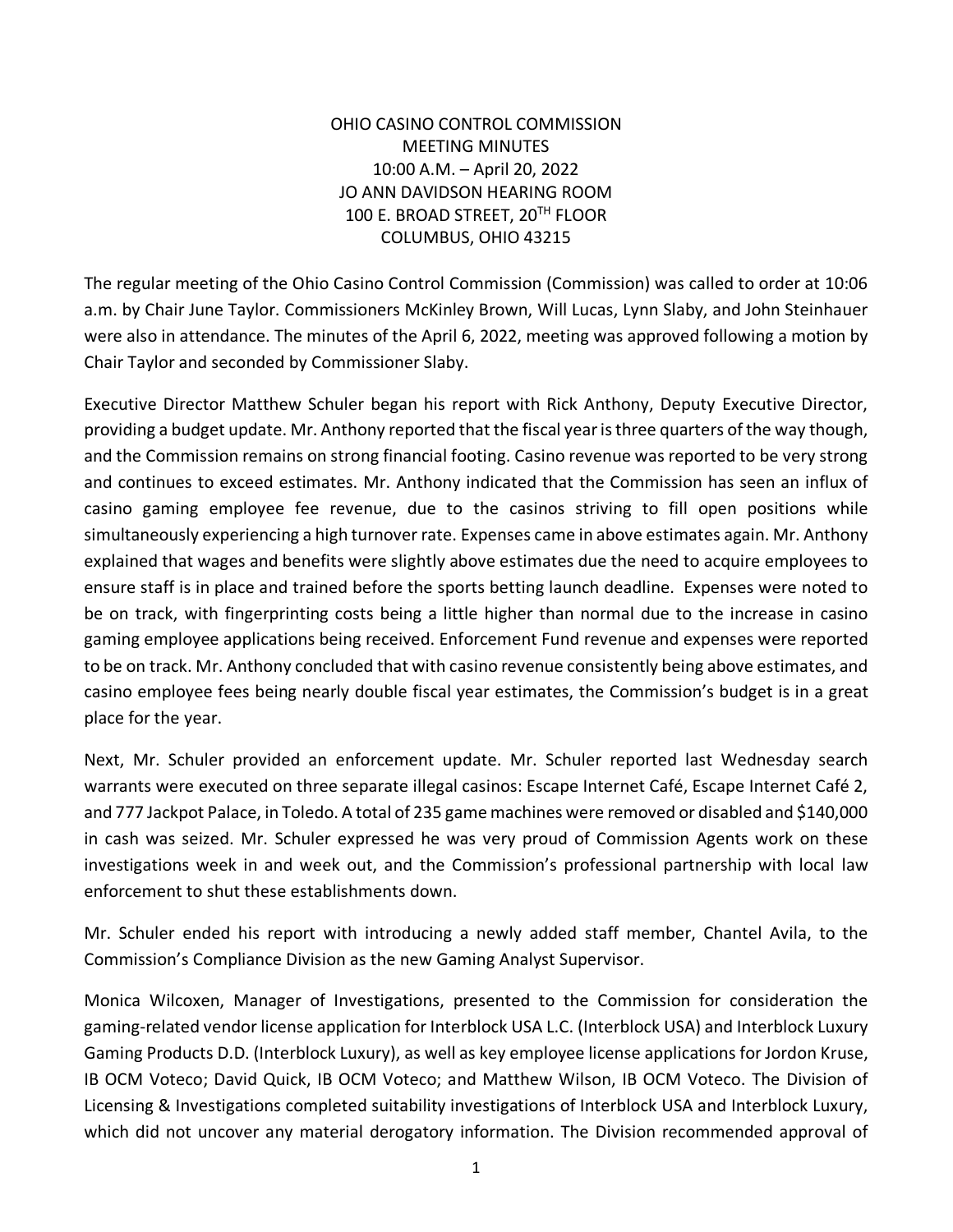proposed [Resolution 2022-12,](https://casinocontrol.ohio.gov/Portals/0/Resolutions/2022/Resolution%202022-12_Interblock_GRV%20(2)%20and%20Keys.pdf?ver=djxnJo_Z01yDfyhYI8e2rA%3d%3d) granting the gaming-related vendor and key employee licenses. A motion to approve the Resolution was made by Commissioner Brown. The motion was seconded by Commissioner Steinhauer and approved.

Next, Ms. Wilcoxen presented to the Commission for consideration nine key-employee license applications. The Licensing & Investigations Division completed background investigations of the applicants, which did not uncover any material derogatory information, and recommended approval of proposed [Resolution 2022-13,](https://casinocontrol.ohio.gov/Portals/0/Resolutions/2022/Resolution%202022-13_Key-Employee%20Licenses_April%202022.pdf?ver=XZv7BLs9xoQhpMi1t2Z-Ng%3d%3d) granting or renewing, as applicable, key-employee licenses to: Nicola Drago, De Agostini S.p.A.; Timothy Kelley, Hollywood Casino Columbus; Frederick Baltz, JACK Cleveland Casino; Graeme Campbell, Ainsworth Game Technology Limited; John Dominelli, NRT Technology Corp.; Benjamin Humann, Hollywood Casino Toledo; Angela Matthews-Santos, JACK Casino Cleveland; Michael Rumbolz, Everi Holdings, Inc.; and Kneeland Youngblood, Scientific Games Corporation. A motion to approve the Resolution was made by Commissioner Slaby. The motion was seconded by Commissioner Lucas and approved.

Berena Seifert, Manager of Skill Games, presented for consideration 12 initial and 40 renewal skill-based amusement machine-related license applications. The Skill Games Division completed background investigations of the applicants, which did not uncover any material derogatory information, and recommended approval of proposed [Resolution 2022-14,](https://casinocontrol.ohio.gov/Portals/0/Resolutions/2022/Resolution%202022-14_SBAM%20Licensure%20with%20exhibit.pdf?ver=djxnJo_Z01yDfyhYI8e2rA%3d%3d) granting or renewing, as applicable, skill-based amusement machine-related licenses upon receipt of the required licensing fees. A motion to approve the Resolution was made by Commissioner Lucas. The motion was seconded by Commissioner Slaby and approved.

Craig Donahue, Director of Regulatory Compliance, presented for consideration the approval of an amended casino-gaming-area designation for JACK Cleveland Casino (JACK), to adjust its designated gaming area. JACK requested to change the approved area to incorporate an additional portion of the first floor of the Higbee Building. This portion of the building is currently open to individuals under the age of twenty-one and is undergoing construction for the transition into a gaming floor. It was noted that the estimated completion date of the construction, and the ability for JACK to restrict access of the area to only those over the age of twenty-one, is likely to occur between Commission meetings. Therefore, JACK sought the Commission's approval of the expanded gaming floor, through a delegation to the Executive Director. The delegation will allow the Executive Director to approve the gaming floor expansion once all compliance, surveillance, and security measures are in place, including measures to ensure the area is no longer open to individuals under the age of twenty-one without an escort. Commissioner Brown made a motion to approve the delegation to the Executive Director for adjustment to HCT's existing casino-gaming-area designation. The motion was seconded by Commissioner Lucas and approved.

Andromeda Morrison, General Counsel & Director of Skill Games, presented to the Commission for consideration two settlement agreements: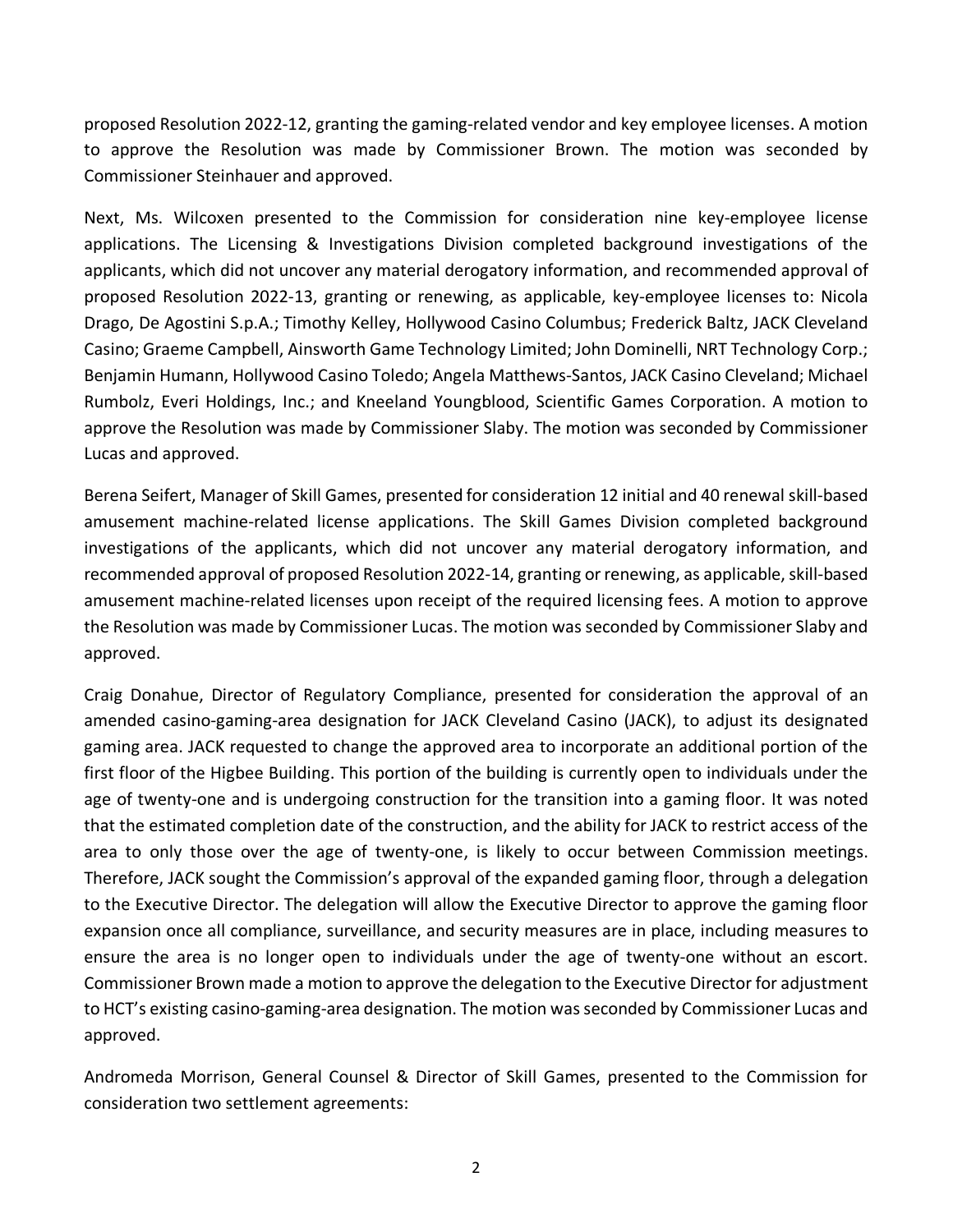A [settlement](https://casinocontrol.ohio.gov/Portals/0/Final%20Orders/Settlements/HCO%20Settlement%20Agreement%20April%202022.pdf?ver=vmfk1WyCW5a5bDku-3BqZQ%3d%3d) between Central Ohio Gaming Ventures, LLC and the Commission. The agreement would settle a case that arose regarding Hollywood Casino Columbus's gaming-related system integrity violations. The settlement agreement includes admissions, conditions, remedial measures, and a \$125,000 fine. Chair Taylor made a motion to approve the agreement and authorize the Chair to sign it on behalf of the agency. The motion was seconded by Commissioner Steinhauer and approved.

A [settlement](https://casinocontrol.ohio.gov/Portals/0/Final%20Orders/Settlements/HRCC%20-%20Settlement%20Agreement%20April%202022.pdf?ver=V58uLywfj-CzEZCNSDueyA%3d%3d) between Hard Rock Casino Cincinnati, LLC (Hard Rock) and the Commission. The agreement would settle a case that arose regarding Hard Rock's casino revenue drop, count, tax filing, and payment violations. The settlement agreement includes admissions, conditions, remedial measures, and a \$50,000 fine. Commissioner Slaby made a motion to approve the agreement and authorize Chair Taylor to sign it on behalf of the agency. The motion was seconded by Commissioner Lucas and approved.

William Cox, Deputy General Counsel, reported that the first batch of rules were filed with the Joint Committee on Agency Review (JCARR) on March 22<sup>nd</sup>. Mr. Cox indicated that the second batch of rules were filed with the Common Sense Initiative Office (CSIO) and CSIO's comment period recently ended on March 30<sup>th</sup>. The Commission received one comment regarding the second batch of rules and staff will be addressing that comment. The third batch of rules were recently filed with CSIO after the last Commission meeting on April 6<sup>th</sup>. The fourth batch of rules is now ready to be initially approved and filed. The fifth batch of rules ended its second round of public comment on April  $8<sup>th</sup>$  and are expected to be brought before the Commissioners for initial approval at the May 4<sup>th</sup> meeting. Mr. Cox indicated that as the sports gaming rules move into the formal rule filing process, the Commission will continue to provide updates despite that this part of the process anticipated to move more slowly. Draft applications were noted to hopefully be available for shareholder comment in the next couple of weeks.

Then, Mr. Cox presented for consideration the fourth batch of new administrative rules to regulate sports gaming for initial filing. Mr. Cox explained that the fourth batch of rules are related to supplier and employee licensure, house rules, and specific type A, B, and C proprietor duties. The rules use the procedural regulatory framework the Commission is accustomed to, combined with the substantive requirements of HB 29 and those that other jurisdictions have used to ensure the integrity of sports gaming. Next, Mr. Cox provided an overview of the administrative rules and requested approval to initially file the following new rules: Ohio Adm.Code 3775-4-08 and -09, 3775-10-01, 3775-17-01, 3775- 18-01 — -05, and 3775-19-01. In so doing, Mr. Cox reminded the Commissioners that upon this approval, the rules and a Business Impact Analysis will be filed with the Common Sense Initiative Office (CSIO). After CSIO review and authorization, the rules will then be filed with the Joint Committee on Agency Rule Review (JCARR). After JCARR's jurisdiction ends, the rules will be brought before the Commissioners again at a public meeting for final-filing approval. A motion to approve the initial filing was made by Commissioner Brown. The motion was seconded by Commissioner Lucas and approved.

Catharine Abbott, Assistant General Counsel, presented to the Commission for consideration administrative rules for final filing. Ms. Abbott explained that the Commission previously approved the rules at its November 17, 2021, meeting. After receiving approval, the rules were filed with the Common